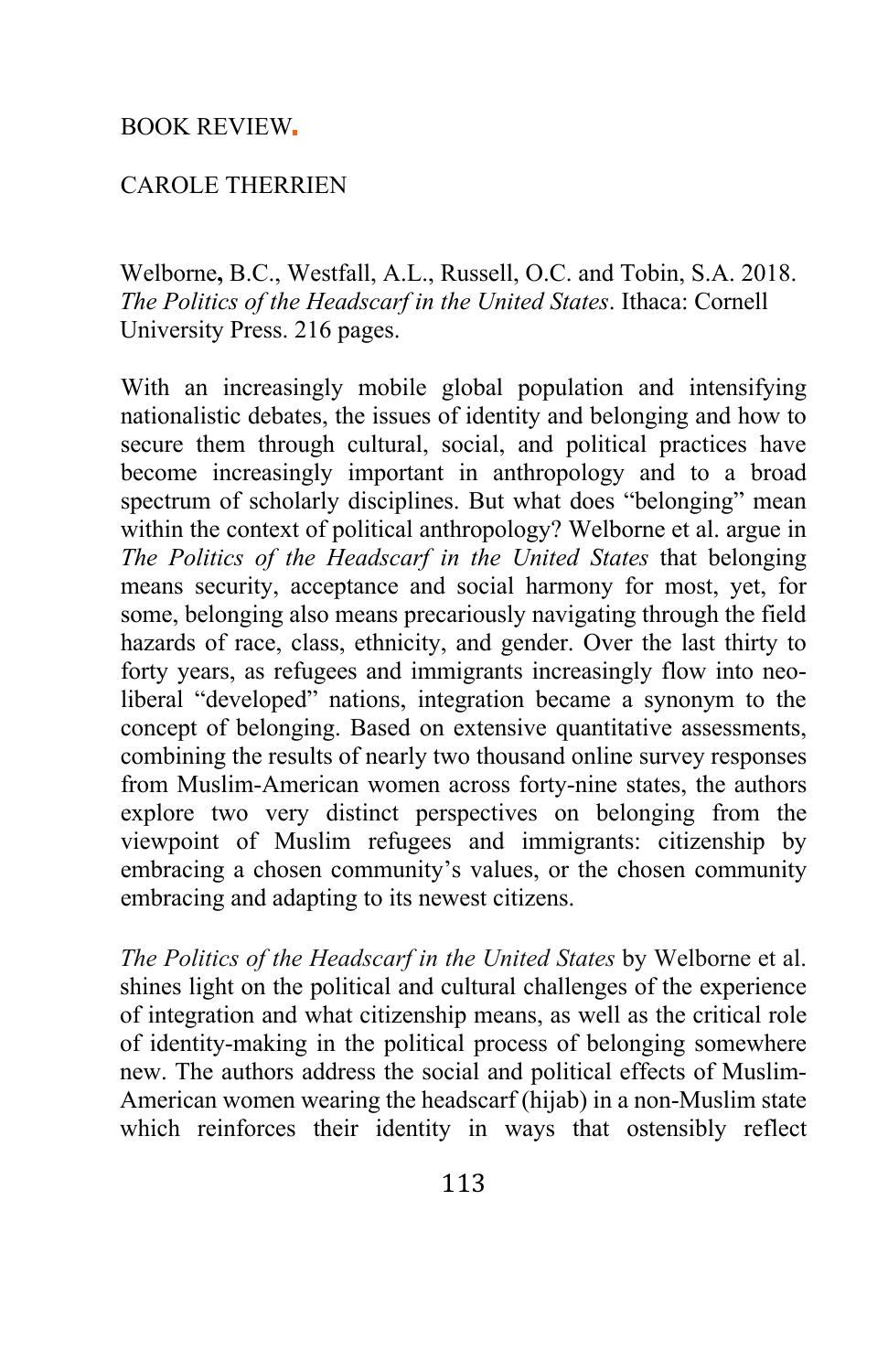American cultural ideals: independence, spiritual commitment, and engaged citizenship. The act of head-covering is a religious, social and political act, and a reason for Muslim women to engage in identitymaking in an American diaspora that believes in religious freedom and the protection of both individual and collective identities. The authors report that Muslim-American women wear a headscarf as a symbol of their belonging to the American community and as a demonstration of their inherent rights to choose and to act. The wearing of the headscarf creates an active physical boundary between hijab-wearers and nonhijab wearers, creating a reciprocal process of "othering" between Muslim and non-Muslim American women. Women challenging the boundaries of behaviour within a religious community is part of a larger movement against Eurocentrism, and becomes mired within current social, cultural, and political debates in the Western world.

The authors also state that the increased public, social and political engagement by Muslim American women works to counter the negative bias that exists against them in the US. Wearing a headscarf is one obvious example of their public and social engagement, and their efforts in participating in American life are rewarded with small gains in representation in existing political institutions. The women's interpretation of Islamic scripture and ethics includes expectations that they participate politically as an extension of their devotion to their faith; they understand that political participation as a civic and religious duty. Welborne et al. explore the reasons behind formal political activity such as party affiliation, and how the women's understanding of Islam supports their choices. According to the study's participants, political activity such as advocacy and joining political groups and parties are demonstrative of American citizenship, where responsible citizens should exercise civil responsibilities such as voting and advocacy. In return, Muslim-American women expect from the state "respect for civil liberties (inalienable freedoms protected in the Bill of Rights), recognition of individual freedoms (these arise from the primacy of the individual), and the application of civil rights (the right to participate in civil and political life free from discrimination and repression)" (Welborne et al. 2018: 168). Regardless of the strides, the study participants felt they are not reasonably represented and consequently do not belong to the political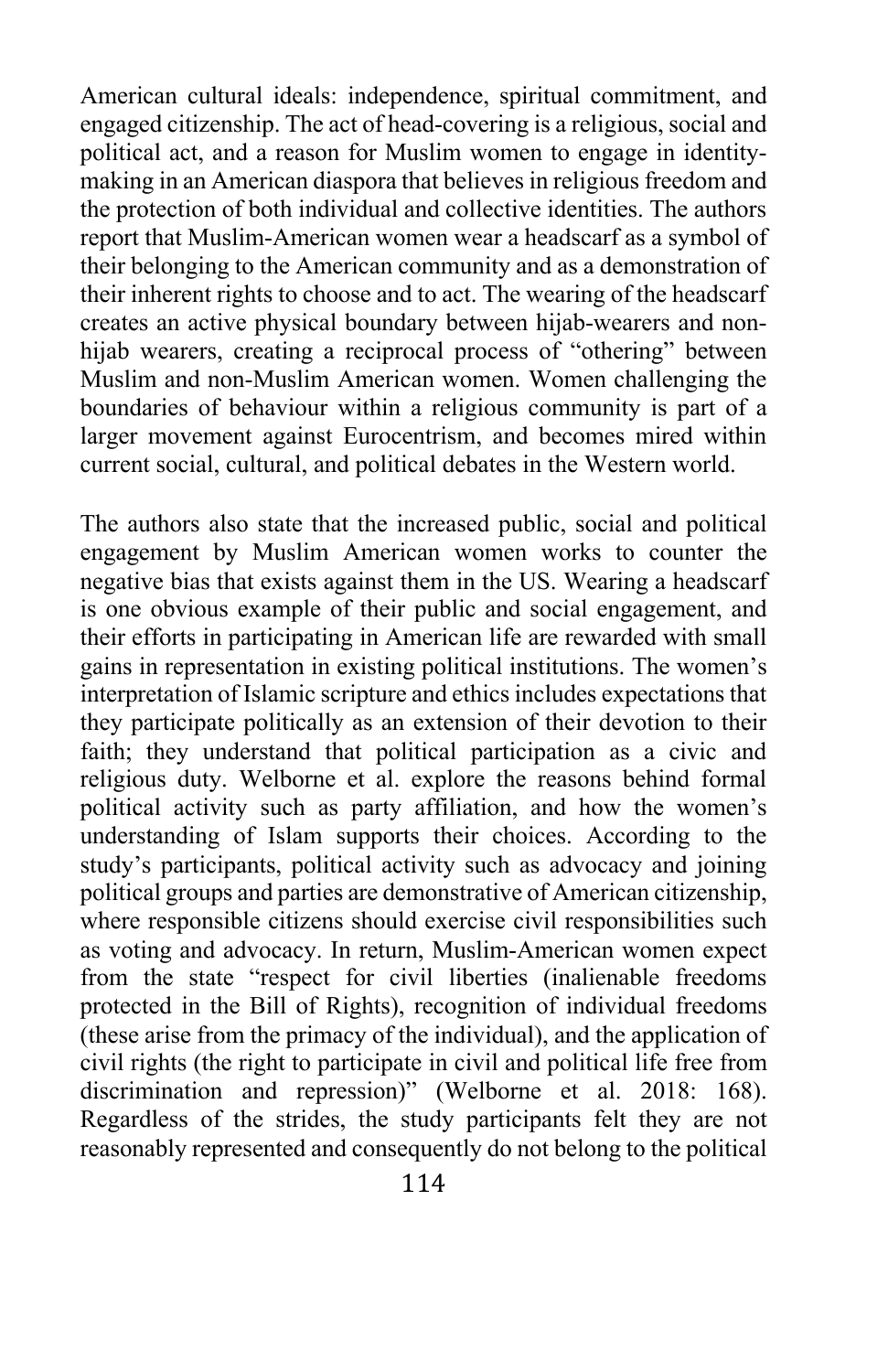system or in the larger frame of society. Participants increasingly look to American mosques as an exemplification of the diversity and acceptance that Muslim American women can find within the larger American population, and mosques provide opportunities for outreach activities and civic engagement.

# CONTRIBUTION TO CURRENT LITERATURE

Benei (2008) states that political anthropologists have long explored the ideas of national belonging, citizenship, and membership through the deconstruction of actions and analyzing the behaviour that informs the narratives around "nationality". Welborne et al.'s tome builds upon this field of study. Rosaldo (1994) argues that diversity is a threat to sovereignty, and empire-building cannot occur without a homogeneous and well-behaved citizen mass that demonstrates uniqueness or individuality. Both Appadurai and Holston (1999) point out that in neoliberal states, this type of dialectical relationship between state and individual is as strained as chasms between the rich and the poor, the powerful and the have-nots, and have been increasing in the latter part of the 20th Century. They also argue that increasing diversity due to mass-migration into Western democracies compels the state to accentuate among its citizens the importance of conforming or embracing proposed ideals of identity and notions of culture. By the turn of the millennium, Arjun Appadurai (2002) builds upon that point and argues that nation states largely expect their citizens to take on some of their espoused social values as a condition of citizenship; they also expect citizens to communicate in a shared language and carry out certain duties such as military service or payment of taxes and duties. The state expects behaviours from potential citizens to contribute to the overall interest of the state. In turn, the state grants the well-behaved citizen with secure membership in the form of citizenship, granting the players, at the very least, equitable status.

Scholars such as Kymlicka (2011) contend that the notions of diversity and the policies of multiculturalism can eat away at shared concepts of nationhood and precipitate political divergence among its citizens;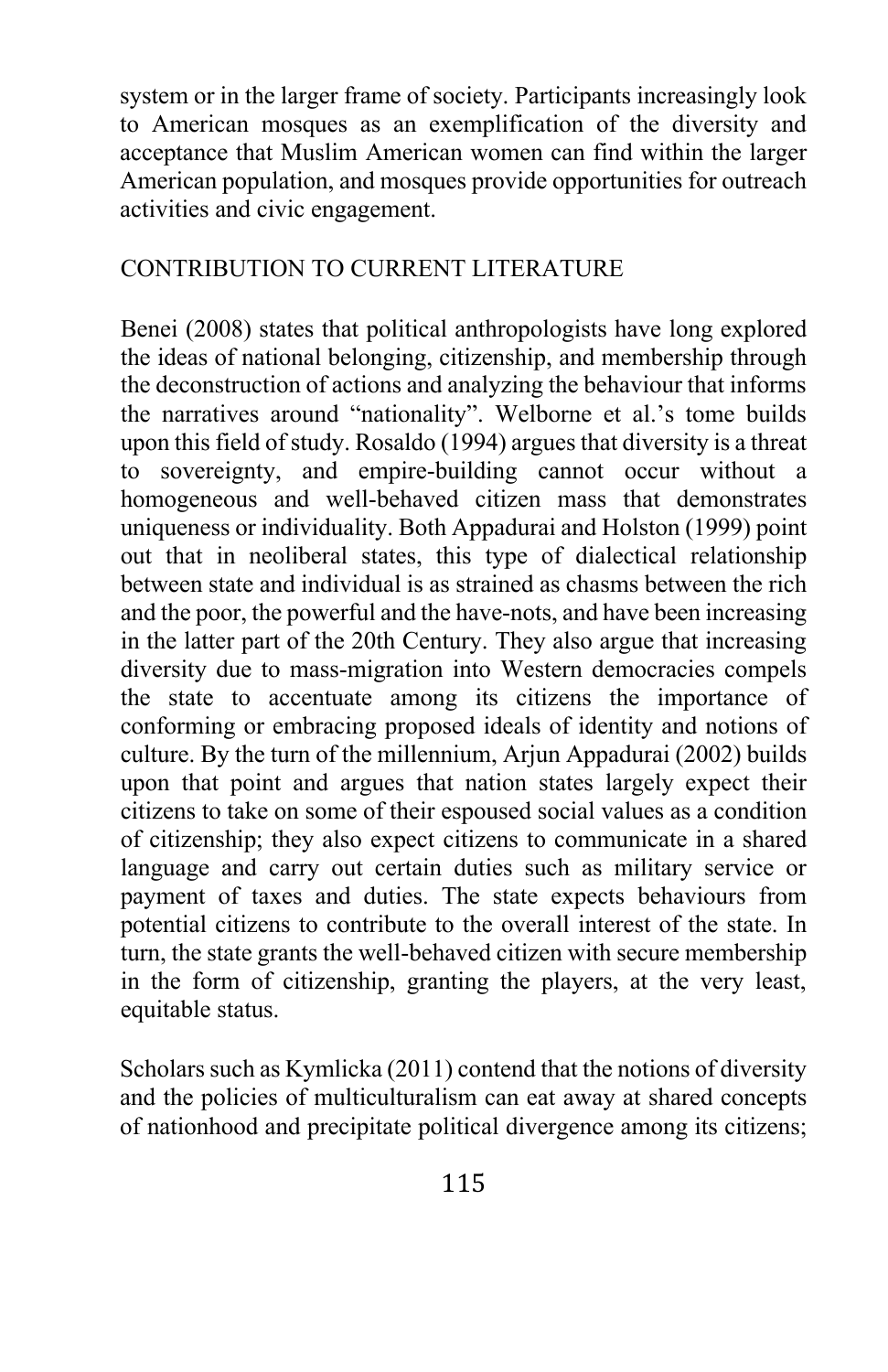states limit certain rights among minority groups due to that fear of divergence, including the use of minority languages and expressions of religious identity. Interestingly, this tome provides data that supports the image of a new political landscape where Muslim American women demonstrate their belonging results from the act of covering one's head as a symbol of their commitment to cultural *and* political citizenship.

## **CRITIOUE**

Although Welborne et al. address the concept of cultural citizenship in this book, the authors make it evident that the Muslim-American women's cultural practices are also political as they carve out a political space. A sense of belonging and identity for many Muslim Americans is intimately intertwined in the expression of their faith in the current hostile American political climate. Many Muslim-American women wish to retain their identity while forging a new space. It, however, struggles with its own issues of identity; during the reading, one wonders whether it ought to be considered an ethnography or a research volume. Upon further reflection, there is nothing that prevents it from being both. The participants' prioritization of politics over religion in a Western Judeo-Christian environment and what it might mean in their respective cultural communities could have been more effectively teased out with some additional background on cultural agency and religious ideology. This gap led me to question how continually morphing one's identity can assure one of political space in the ever-increasingly heterogenous cultural makeup in the United States of America; the authors did not address this question. Regardless of those minor criticisms, it would serve as an excellent read for both political and cultural anthropologists, as well as political science scholars in the fields of citizenship and public and pragmatic activism. This very accessible book is a worthwhile addition to the reading list of any course or any scholar exploring US cultural and political dynamics.